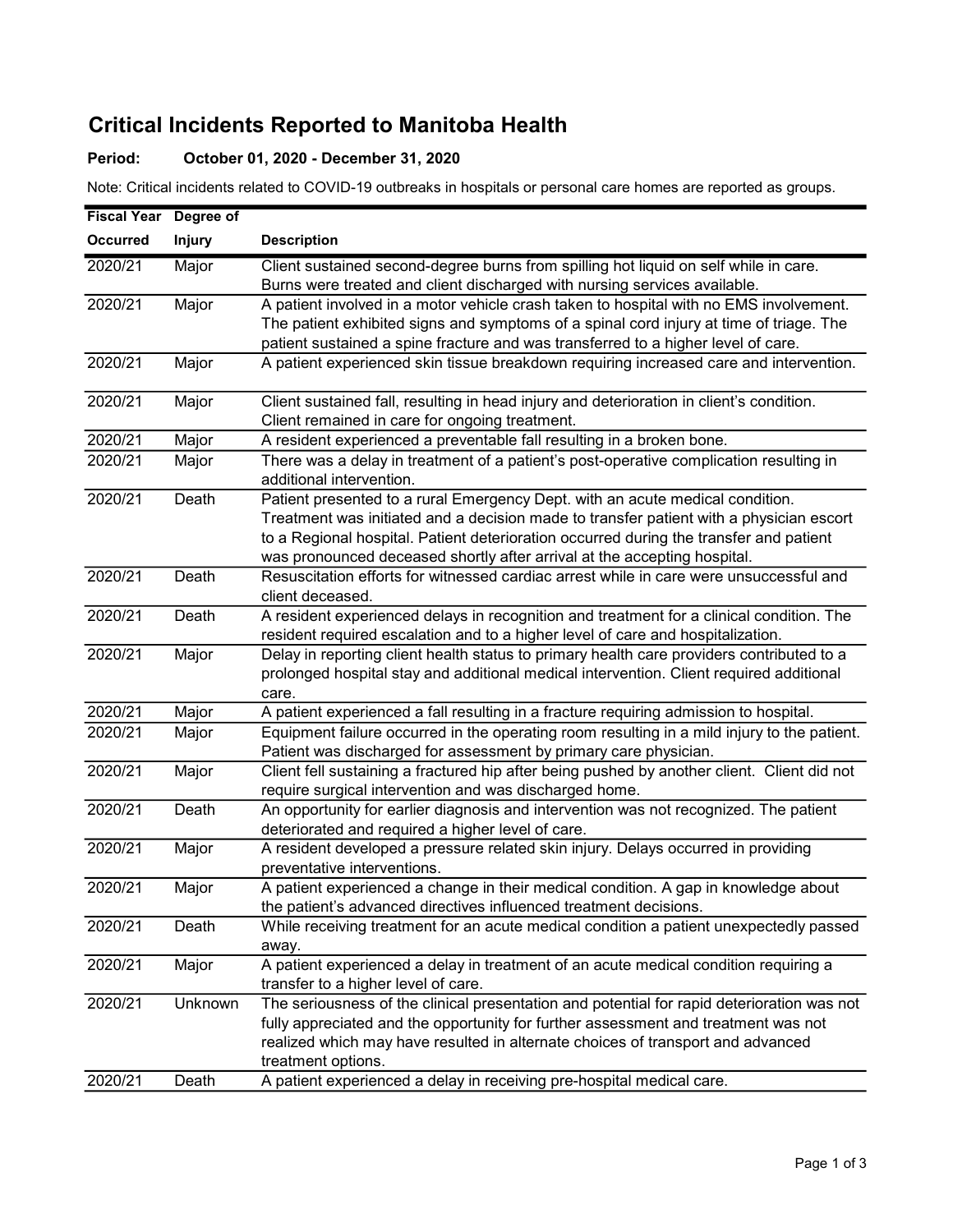| <b>Fiscal Year</b> | Degree of     |                                                                                            |
|--------------------|---------------|--------------------------------------------------------------------------------------------|
| <b>Occurred</b>    | <b>Injury</b> | <b>Description</b>                                                                         |
| 2020/21            | Major         | A client sustained a knee fracture of unknown etiology while in care. Client remained in   |
|                    |               | care.                                                                                      |
| 2020/21            | Major         | Upon discharge, a diabetic medication was omitted which led to high blood sugar and        |
|                    |               | worsening diabetic wounds. Client remained in care.                                        |
| 2020/21            | Death         | A patient experienced an acute change in their medical condition. Gaps in monitoring       |
|                    |               | existed.                                                                                   |
| 2020/21            | Major         | Applicable stroke protocol not initiated for a client exhibiting stroke symptoms which     |
|                    |               | may have altered treatment options. Client required additional care.                       |
| 2020/21            | Death         | A resident developed a healthcare acquired infection associated with a serious             |
|                    |               | outcome.                                                                                   |
| 2020/21            | Major         | An obstetrical delivery occurred in a facility that did not have the resources to provide  |
|                    |               | the acuity of care required. Client experienced complications and required additional      |
|                    |               | care.                                                                                      |
| 2020/21            | Major         | A patient developed a skin/tissue injury. Early opportunities for assessment and           |
|                    |               | intervention were not realized.                                                            |
| 2020/21            | Major         | A patient experienced a change in their medical condition, early opportunities for         |
|                    |               | intervention and treatment were not realized.                                              |
| 2020/21            | Death         | A patient experienced acute medical changes and a delay in monitoring leading to a         |
|                    |               | missed opportunity for earlier intervention.                                               |
| 2020/21            | Major         | A resident experienced a skin tissue injury requiring increased care and intervention.     |
|                    |               | Early opportunities to provide intervention were not consistently realized.                |
| 2020/21            | Death         | A person being escorted arrived to a facility on curtailment of services (Emergency        |
|                    |               | Department closed). The individual was brought to the next closest healthcare facility;    |
|                    |               | however, the person did not survive.                                                       |
| 2020/21            | Major         | A patient received a chemotherapy medication six days prior to when their second cycle     |
|                    |               | of chemotherapy was due to be given.                                                       |
| 2020/21            | Major         | There was a delay in identifying diagnostic test results which led to a missed opportunity |
|                    |               | for earlier treatment and impacted the patient's recovery.                                 |
| 2020/21            | Death         | Patients developed a healthcare acquired infection associated with a serious outcome.      |
| 2020/21            | Death         | Patients developed a healthcare acquired infection associated with a serious outcome.      |
|                    |               |                                                                                            |
| 2020/21            | Death         | Residents developed a healthcare acquired infection associated with a serious              |
|                    |               | outcome.                                                                                   |
| 2020/21            | Death         | Residents developed a healthcare acquired infection associated with a serious              |
|                    |               | outcome.                                                                                   |
| 2020/21            | Death         | Patients developed a healthcare acquired infection associated with a serious outcome.      |
|                    |               |                                                                                            |
| 2020/21            | Death         | Residents developed a healthcare acquired infection associated with a serious              |
|                    |               | outcome.                                                                                   |
| 2020/21            | Death         | Residents developed a healthcare acquired infection associated with a serious              |
|                    |               | outcome.                                                                                   |
| 2020/21            | Death         | Residents developed a healthcare acquired infection associated with a serious              |
|                    |               | outcome.                                                                                   |
| 2020/21            | Death         | Residents developed a healthcare acquired infection associated with a serious              |
|                    |               | outcome.                                                                                   |
| 2020/21            | Death         | Residents developed a healthcare acquired infection associated with a serious              |
|                    |               | outcome.                                                                                   |